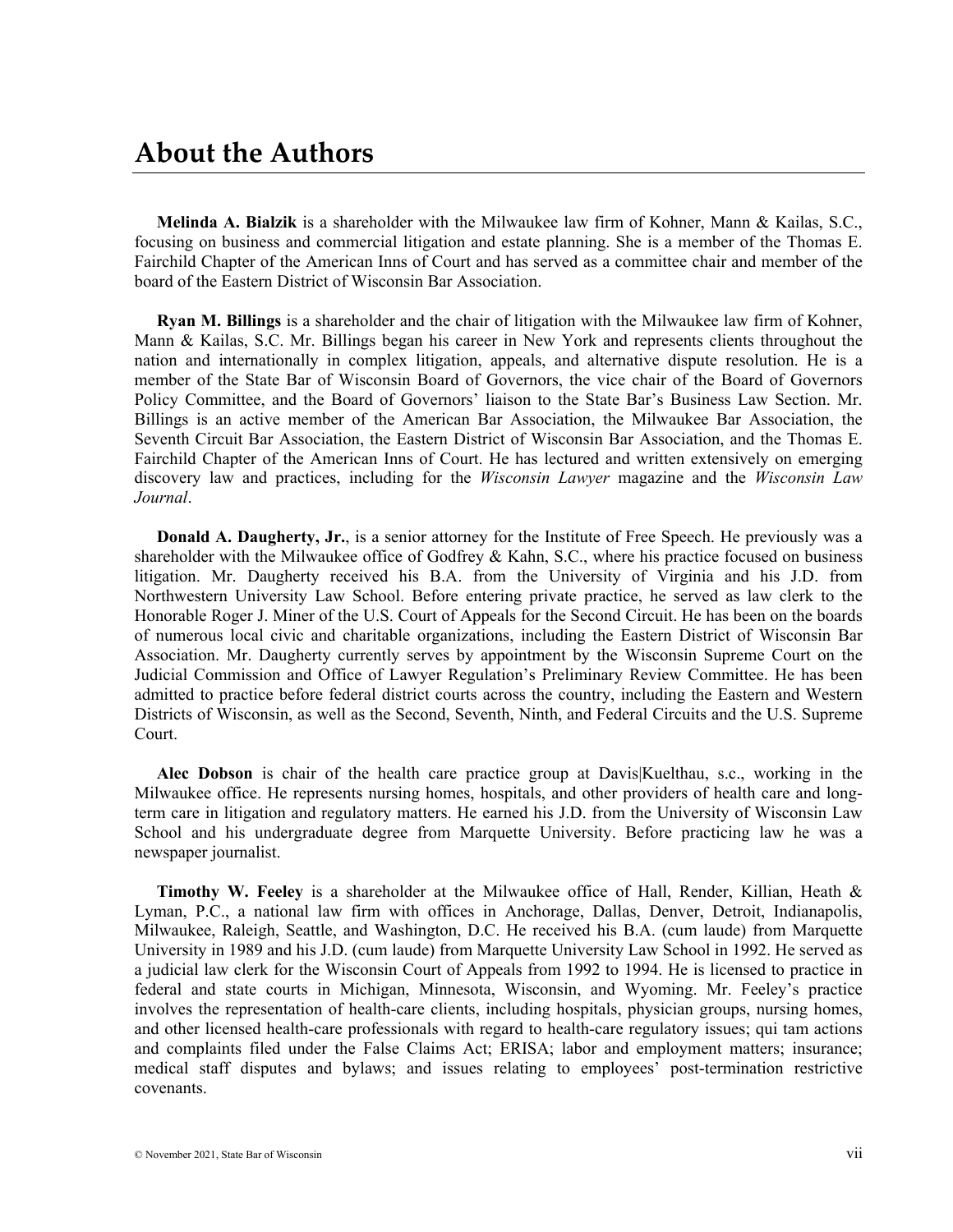**Robert L. Gegios** is a shareholder with the Milwaukee law firm of Kohner, Mann & Kailas, S.C., and concentrates his practice in business and commercial litigation, alternative dispute resolution, and general counseling in national and international settings. He is a former president of the Eastern District of Wisconsin Bar Association and of the Thomas E. Fairchild Chapter of the American Inns of Court and a former Wisconsin co-chair of the Fellows of the American Bar Foundation. Mr. Gegios has held numerous leadership positions within the American Bar Association and other professional organizations.

**Robert L. Jaskulski** is a shareholder with Habush Habush & Rottier S.C., practicing in Milwaukee, Waukesha, and West Bend. He received his B.A. (magna cum laude) from the University of Wisconsin-Milwaukee in 1985. He graduated cum laude from Marquette University Law School in 1988. He is a member of the State Bar of Wisconsin, for which he served as chair of the Litigation Section board; the Milwaukee Bar Association; and the American Association for Justice, for which he serves on the board of governors. He is also an Associate of the American Board of Trial Advocates and a Fellow in the International Society of Barristers. He is a member and on the board of the Wisconsin Association for Justice, for which he served as president in 2007. He has been certified as a Civil Trial Specialist by the National Board of Trial Advocacy. He is a frequent lecturer throughout Wisconsin on the subject of trial advocacy and is the author of the chapter on jury selection in Eric L. Andrews et al., *Wisconsin Trial Practice* (State Bar of Wis. 4th ed. 2019 & Supp.), and the chapter on physical, mental, and vocational examinations in Melinda Bialzik et al., *Wisconsin Discovery Law and Practice* (State Bar of Wis. 5th ed. 2017 & Supp.).

**David E. McFarlane** is a shareholder in Bell, Moore & Richter, S.C., Madison, where he practices in medical malpractice defense, civil litigation, insurance defense, and employment defense. He received his B.S. from the University of Wisconsin and his J.D. (with honors) from the University of Wisconsin Law School. Mr. McFarlane's primary area of practice is the defense of complex medical malpractice cases and business litigation in which expert witnesses play a key role. He is a member of the Dane County Bar Association, the Defense Research Institute, and the State Bar of Wisconsin, and he is admitted to practice before the U.S. District Courts for the Eastern and Western Districts of Wisconsin and the U.S. Court of Appeals for the Seventh Circuit.

**Deborah C. Meiners** is a partner in the Madison office of DeWitt LLP, practicing litigation in complex commercial, insurance coverage, transportation, real estate, and construction matters. Ms. Meiners received her undergraduate degree with distinction from the University of Wisconsin-Madison in 2004 and received both an M.A. in history and a J.D., magna cum laude, Order of the Coif, from the University of Wisconsin in 2008. She is admitted to practice in Wisconsin state courts, in the U.S. District Courts for the Eastern and Western Districts of Wisconsin, and before the U.S. Courts of Appeals for the Seventh, Eighth, and Ninth Circuits.

**Chelsey B. Metcalf** is a federal law clerk in Chicago. She is also a former associate with Foley & Lardner LLP in its business litigation and dispute resolution practice group. She is a 2015 graduate of the University of Wisconsin Law School.

**Shane T. Roeber** is an analyst for a mid-sized pharmacy benefits manager, where he is responsible for ensuring compliance with state law for the western United States. His areas of practice include pharmacy law, pharmacy benefits law, ERISA, and contract law. He earned his J.D. from Marquette University Law School and his undergraduate degree from Ripon College. He also has experience in litigation and nursing-home defense.

**Matthew Stippich** is a principal, general counsel, and president of professional services for Digital Intelligence, a provider of digital forensic and e-discovery services, training, and equipment. He advises